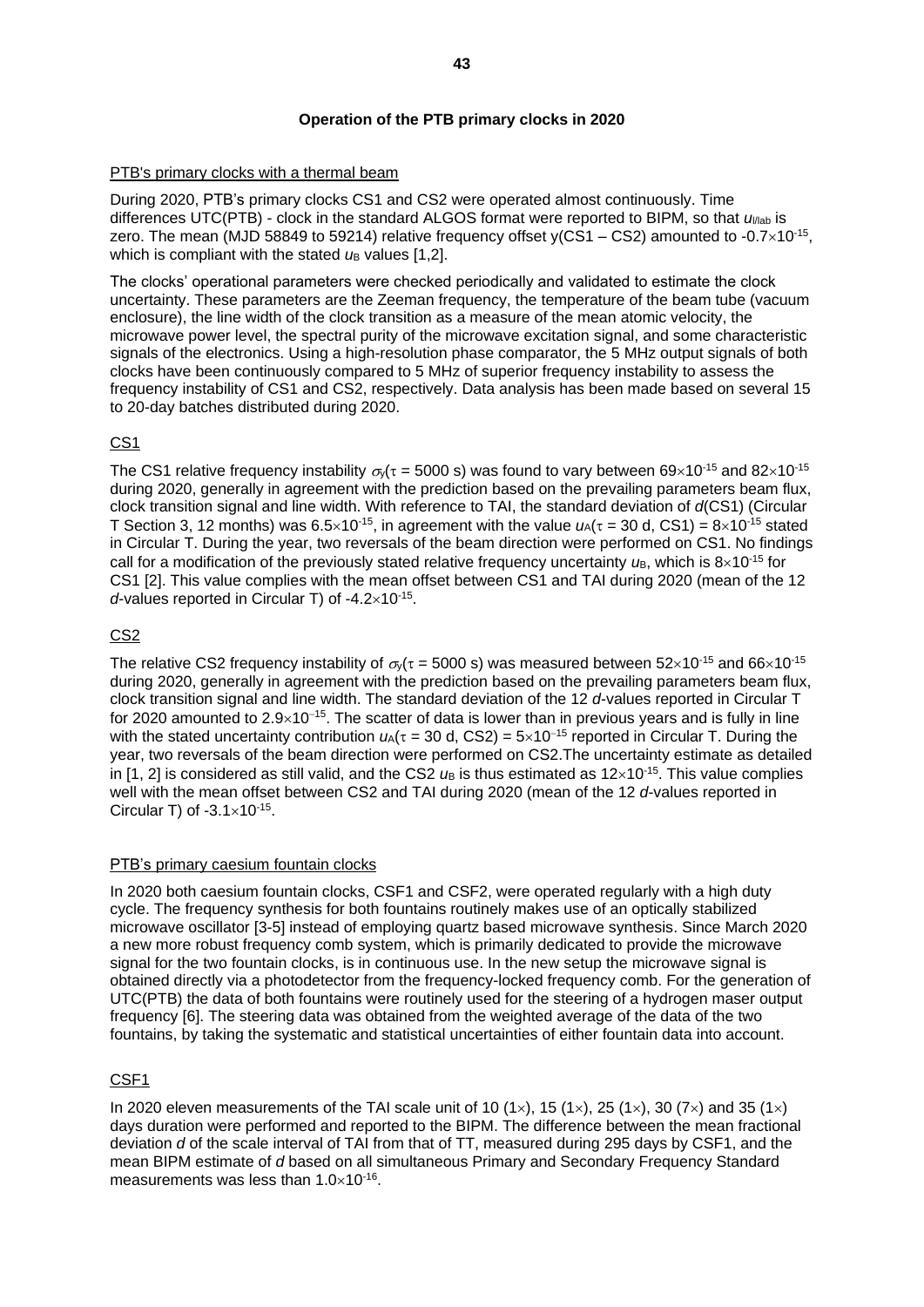Dead times ranged from 2.5% to 11% of the nominal measurement duration, where about 1.5% dead time is caused by the periodic switching between low and high density operation modes and periodical magnetic field measurements. The resulting clock link uncertainty  $u_{\text{Mab}}$  was in the range  $0.1\times10^{-16}$  to  $0.6 \times 10^{-16}$ .

The statistical uncertainty of CSF1 measurements was calculated with the assumption of white frequency noise during the measurement intervals. For the eleven TAI contributions in 2020 typically statistical uncertainties  $u_A < 1 \times 10^{-16}$  were achieved.

Below we compile typical frequency biases and the updated type B uncertainty budget of CSF1, valid for TAI scale unit measurements [7].

| Physical effect                          | Bias / 10-16 | Type B uncertainty / 10-16 |
|------------------------------------------|--------------|----------------------------|
| Quadratic Zeeman shift                   | 1078.73      | 0.10                       |
| Black body radiation shift               | - 167.09     | 0.81                       |
| Relativistic redshift and Doppler effect | 85.56        | 0.02                       |
| Collisional shift                        | 15.0         | 2.3                        |
| Distributed cavity phase shift           | 0.04         | 0.93                       |
| Microwave lensing                        | 0.4          | 0.2                        |
| AC Stark shift (light shift)             |              | 0.01                       |
| Rabi and Ramsey pulling                  |              | 0.013                      |
| Microwave leakage                        |              | 0.01                       |
| Electronics                              |              | 0.1                        |
| Background gas collisions                |              | 0.4                        |
| Total type B uncertainty                 |              | 2.7                        |

#### CSF2

In 2020 thirteen measurements of the TAI scale unit of 15 (2 $\times$ ), 25 (1 $\times$ ), 30 (9 $\times$ ) and 35 (1 $\times$ ) days duration were performed and reported to the BIPM. The difference between the mean fractional deviation *d* of the scale interval of TAI from that of TT, measured during 360 days by CSF2, and the mean BIPM estimate of *d* based on all simultaneous Primary and Secondary Frequency Standard measurements was  $-1.0\times10^{-16}$ .

The dead times of the above measurements were usually between 2%-6% of the nominal measurement duration, where about 1% dead time is caused by the periodic switching between low and high density operation modes and periodical magnetic field measurements. The resulting clock link uncertainty  $u_{\text{Wab}}$  was  $\leq 0.5 \times 10^{-16}$ .

The statistical uncertainty of CSF2 measurements was calculated with the assumption of white frequency noise for the total measurement intervals and includes a statistical uncertainty contribution from the collisional shift evaluation [7]. For the thirteen TAI contributions in 2020 we arrived at statistical uncertainties  $u_A$  between 1.0-1.5 $\times$ 10<sup>-16</sup>.

Below we compile typical frequency biases and an updated type B uncertainty budget of CSF2, valid for TAI scale unit measurements [7].